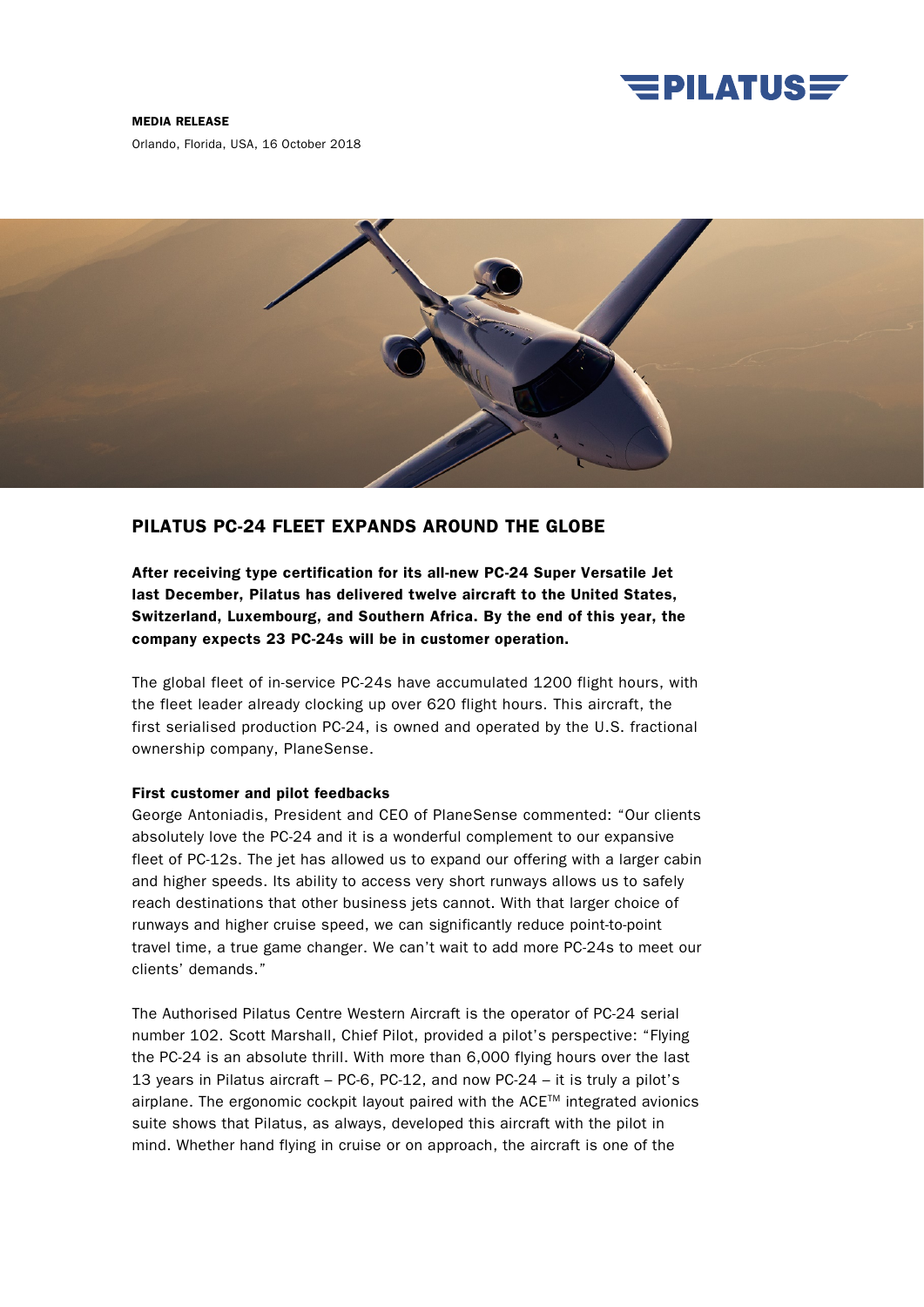

# MEDIA RELEASE

Page 2/3

most stable and forgiving that I have ever flown. With the long standing tradition of innovation, craftsmanship and reliability, Pilatus has definitely exceeded my own lofty expectations."

### Post certification activities well in progress

Pilatus continues to conduct post-certification testing on several items to expand the PC-24's operational capabilities, including steep approach, air ambulance interiors, and operation on unpaved runways. To date, more than 150 take-offs and landings have been conducted on dirt, grass, and gravel surfaces in Switzerland, Canada, Italy, and the United Kingdom. Pilatus expects to receive certification for operation from these surfaces before end of this year.

# Full coverage with CrystalCare<sup>™</sup>

Most PC-24 customers are also subscribing to CrystalCare™, Pilatus' new comprehensive, nose-to-tail maintenance support programme. For a fixed hourly and monthly fee, customers are covered for all scheduled and unscheduled maintenance events, parts, avionics, engines, inspection, troubleshooting and repair work, shipping, AOG recovery, and even consumables.

Ignaz Gretener, VP General Aviation for Pilatus stated: "Being ranked number one in customer service by PC-12 operators for 17 consecutive years has set the service expectations high for Pilatus entering the business jet market. Our goal is to continue expanding our services by raising the bar even higher in terms of customer support. Our first step on that journey with the PC-24 is the introduction of CrystalCare™, the most comprehensive guaranteed maintenance programme in the industry."

Markus Bucher, CEO of Pilatus, continued: "We are very pleased with how well the PC-24's entry-into-service programme has progressed over the past nine months. Customer feedback has been great, in both the things they like and those things they would like us to improve. Overall, though, our strategy to bring a modern, unique, and capable new aircraft into this market segment has been met with an overwhelmingly positive response from current customers and those operating other brands of business jets."

# PC-24 flies to NBAA-BACE

The PC-24 will be on display at Pilatus' static exhibit during the National Business Aviation Association's annual convention and exhibition in Orlando, Florida, 16 to 18 October. Reservations for personal viewings of the aircraft may be made onsite or with any Authorised Pilatus Sales Centre.